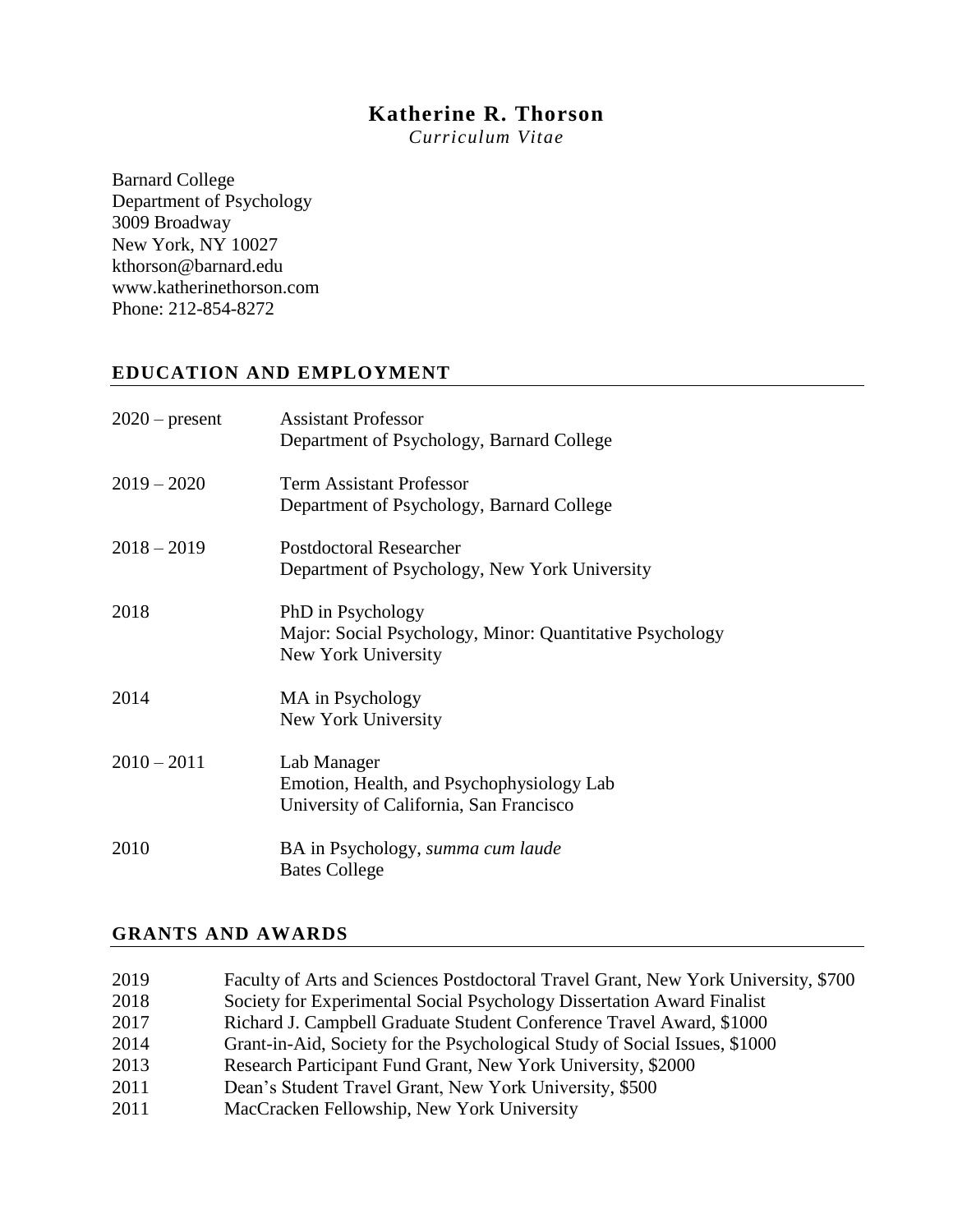| 2010 | Phi Beta Kappa                                                  |
|------|-----------------------------------------------------------------|
| 2010 | Honors in Psychology, Bates College                             |
| 2010 | Robert S. Moyer Prize in Experimental Psychology, Bates College |
| 2009 | Summer Research Apprenticeship Grant, Bates College, \$3500     |
|      |                                                                 |

#### **PUBLICATIONS**

†Indicates shared first-authorship *\**Indicates graduate student author \*\*Indicates undergraduate or postbaccalaureate student author

#### **Peer-Reviewed Articles**

- **Thorson, K. R.**, \*McKernan, S. M., West, T. V., Woolley, J. D., Mendes, W. B., & Stauffer, C. S. (2021). Oxytocin increases physiological linkage during group therapy for methamphetamine use disorder: A randomized clinical trial. *Scientific Reports*. [PDF](https://6bc772e3-38d9-4695-9fce-9ea77ec49029.filesusr.com/ugd/f91562_aaef912adb2d4ee7bfa6be360b4fa194.pdf) | [Supplement](https://6bc772e3-38d9-4695-9fce-9ea77ec49029.filesusr.com/ugd/f91562_fd47ff6020714b65bebe1647740a7d8b.pdf) | [OSF](https://osf.io/8fhma/)
- †\*Vigier, M., †**Thorson, K. R.**, Andritsch, E., Stoeger, H., Suerth, L., Farkas, C., & Scwerdtfeger, A. R. Physiological linkage during interactions between doctors and cancer patients. (2021). *Social Science and Medicine, 284,* Article 114220. [PDF](https://6bc772e3-38d9-4695-9fce-9ea77ec49029.filesusr.com/ugd/f91562_7064591d87b5472ebc809366e7572a66.pdf) | [Supplement](https://6bc772e3-38d9-4695-9fce-9ea77ec49029.filesusr.com/ugd/f91562_d8376c791a984ec7b9b867c2716d880d.pdf) | [OSF](https://osf.io/cpejn/)
- **Thorson, K. R.**, Ketay, S., \*\*Roy, A. R. K., & Welker, K. M. (2021). Self-disclosure is associated with adrenocortical attunement between new acquaintances. *Psychoneuroendocrinology, 132*, Article 105323. [PDF](https://6bc772e3-38d9-4695-9fce-9ea77ec49029.filesusr.com/ugd/f91562_8a4033a5f77a41d7a08ee7df5efe118e.pdf) | [Supplement](https://6bc772e3-38d9-4695-9fce-9ea77ec49029.filesusr.com/ugd/f91562_320c3d75db764e2c9dd249be54409e19.docx?dn=Thorson%20Ketay%20Roy%20Welker%202021%20Supplement.pdf.docx) | [OSF](https://osf.io/j4g29/)
- **Thorson, K. R.**, \*Dumitru, O. D., & West, T. V. (2021). Physiological linkage among successful high-status women in international teams. *Social Cognitive and Affective Neuroscience, 16*(1-2), 167-176*.* [PDF](https://6bc772e3-38d9-4695-9fce-9ea77ec49029.filesusr.com/ugd/f91562_87bc8bcec31a4ee5a3152bed3dfe97fc.pdf) | [Supplement](https://6bc772e3-38d9-4695-9fce-9ea77ec49029.filesusr.com/ugd/f91562_5fe768ca6d76462b969f10223e4203d6.pdf) | [OSF](https://osf.io/f75ej/)
- **Thorson, K. R.**, \*Dumitru, O. D., Mendes, W. B., & West, T. V. (2021). Influencing the physiology and decisions of groups: Physiological linkage during group decision-making. *Group Processes and Intergroup Relations, 24*(1), 145-159. [PDF](https://6bc772e3-38d9-4695-9fce-9ea77ec49029.filesusr.com/ugd/f91562_3ded6fb4d5c04359ba78aeba9ac3ebdf.pdf) | [Supplement](https://6bc772e3-38d9-4695-9fce-9ea77ec49029.filesusr.com/ugd/f91562_cb6967416b474bceb4932ef867e75f2c.pdf) | [OSF](https://osf.io/xu6ep/)
- **Thorson, K. R.**, Mendes, W. B., & West, T. V. (2020). Controlling the uncontrolled: Are there incidental experimenter effects on physiologic reactivity? *Psychophysiology, 57*(3), e13500*.*  [PDF](https://6bc772e3-38d9-4695-9fce-9ea77ec49029.filesusr.com/ugd/f91562_f9aa902ad35c4dedbd999ead5e216870.pdf) | [Supplement](https://docs.wixstatic.com/ugd/f91562_6e113e8e9ab44660bd45b580832e0e4d.pdf) | [OSF](https://osf.io/egqvk/)
- Kalichman, S., Shkembi, B., Hernandez, D., Katner, H., & **Thorson, K. R**. (2020). Income inequality, HIV stigma, and preventing HIV disease progression in rural communities. *Prevention Science*, *20*, 1066-1073*.* [PDF](https://6bc772e3-38d9-4695-9fce-9ea77ec49029.filesusr.com/ugd/f91562_79f872f03e564c37b539f164edf9dbee.pdf)
- **Thorson, K. R.**, Forbes, C. E., Magerman, A. B., & West, T.V. (2019). Under threat but engaged: Stereotype threat leads women to engage with female but not male partners in math. *Contemporary Educational Psychology, 58*, 243-259. [PDF](https://docs.wixstatic.com/ugd/f91562_03ee722d0c8e4c0886875d41c894010e.pdf) | [Supplement](https://docs.wixstatic.com/ugd/f91562_65a8432f344d40de992979637bff17fe.pdf) | [OSF](https://osf.io/gpw4j/) | [Video Protocol](https://youtu.be/mFakTnx5vuY)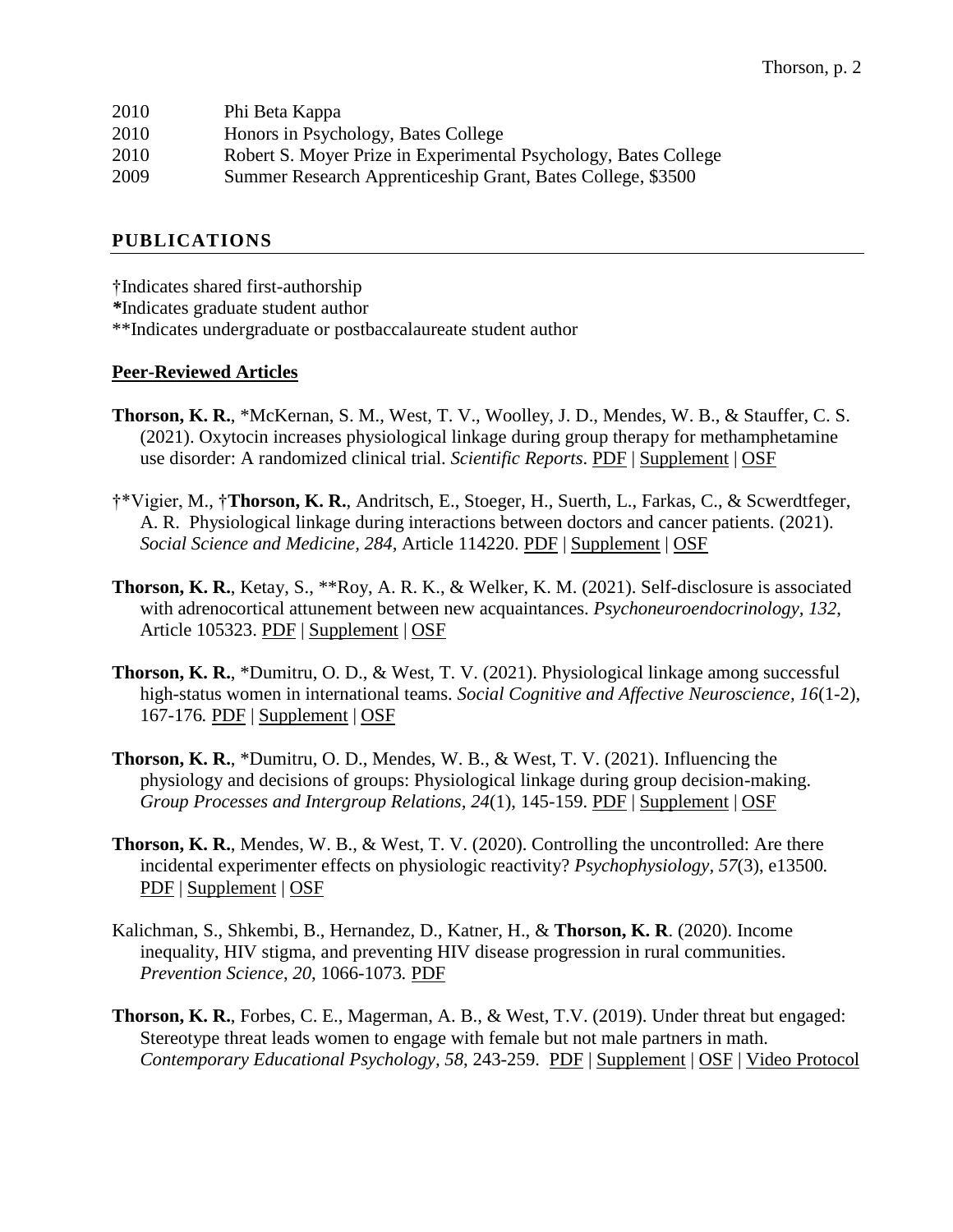- Ketay, S., Welker, K. M., Beck, L. A., **Thorson, K. R.,** & Slatcher, R. B. (2019). Social anxiety, cortisol, and early-stage friendship. *Journal of Social and Personal Relationships, 36*(7), 1954- 1974. [PDF](https://docs.wixstatic.com/ugd/f91562_501066f697524866ae1d834b60f8d03f.pdf) | [Supplement](https://docs.wixstatic.com/ugd/f91562_b36360d3d4214fab9296de20ced749e7.pdf)
- Cornelius, T., Meli, L., **Thorson, K. R**., Chang, B. P, Edmondson, D. E., & West, T. V. (2019). Bringing close others to the emergency department for an acute coronary event is associated with increased patient perception of threat. *General Hospital Psychiatry, 56, 42-49.* [PDF](https://docs.wixstatic.com/ugd/f91562_ac31121041604e8bb49f28fb3fadd0b9.pdf) | [OSF](https://osf.io/cqd3w/)
- **Thorson, K. R.**, West, T. V., & Mendes, W. B. (2018). Measuring physiological influence in dyads: A guide to designing, implementing, and analyzing dyadic physiological studies. *Psychological Methods, 23*(4), 595-616. [PDF](https://docs.wixstatic.com/ugd/f91562_9bb7c07578734b26a743ca9a22b689a7.pdf) | [Supplement](https://docs.wixstatic.com/ugd/f91562_ad1eb9e331aa4c6086d4c75c6c741021.pdf)
- **Thorson, K. R.,** & West, T. V. (2018). Physiological linkage to an interaction partner is negatively associated with stability in sympathetic nervous system responding. *Biological Psychology, 138*, 91-95*.* [PDF](https://docs.wixstatic.com/ugd/f91562_7468d57d43a64886b3040b55999fc4e7.pdf) | [Supplement](https://docs.wixstatic.com/ugd/f91562_84a0fc9eaaef421ebf7d8ad3439ad8f6.pdf) | [OSF](https://osf.io/6s87a/)
- Eaton, L.A., Earnshaw, V., Maksut, J. L., **Thorson, K. R**., Watson, R., & Bauermeister, J. (2018). Experiences of stigma and health care engagement among Black men who have sex with men newly diagnosed with HIV/STI. *Journal of Behavioral Medicine, 41*(4), 458-466. [PDF](https://docs.wixstatic.com/ugd/f91562_2a4577162f3d419984590f462a3ae678.pdf)
- **Thorson, K. R.**, Lorber, M., Slep, A. M. S., & Heyman, R. E. (2018). Adult adiposity linked to relationship hostility for low cortisol reactors. *Journal of Family Psychology, 32*(2), 197-205. [PDF](https://docs.wixstatic.com/ugd/f91562_c20204ce669e4378bd1b3b3618c4099a.pdf) | [OSF](https://osf.io/zq6tr/)
- Human, L. J., **Thorson, K. R.**, Woolley, J. D., & Mendes, W. B. (2017). Combining oxytocin administration and positive emotion inductions: Examining social perception and analytical performance. *Hormones and Behavior, 90*, 120-128. [PDF](https://docs.wixstatic.com/ugd/f91562_76d964dd2806491d85132799580c33e3.pdf) | [Data](https://drive.google.com/file/d/0BxjaLu4BlSNqYnpweGZ1clNDSFU/view?usp=sharing) | R [code](https://drive.google.com/file/d/0BxjaLu4BlSNqWmNwX1hxdDlqRzQ/view?usp=sharing)
- Human, L. J., **Thorson, K. R.**, & Mendes, W. B. (2016). Interactive effects between extraversion and oxytocin administration: Implications for positive social processes. *Social Psychological and Personality Science, 7*(7), 735-744. [PDF](https://docs.wixstatic.com/ugd/f91562_02c4411aab404b82bc56b955776fd5ab.pdf)

### **Book Chapter**

**Thorson, K. R.**, & West, T. V. (2019). Implicit bias in social interactions. In J. Aronson & E. Aronson (Eds.), *Readings about the Social Animal, 12th edition.* [PDF](https://docs.wixstatic.com/ugd/f91562_48c461c325af4952bc311845a9cc6831.pdf)

## **MANUSCRIPTS UNDER REVIEW**

*\**Indicates graduate student author

\*Dumitru, O. D., **Thorson, K. R.**, & West, T. V. Women are as engaged as men in STEM peertutoring sessions but feel worse: A dyadic approach. Invited revision at *Contemporary Educational Psychology*.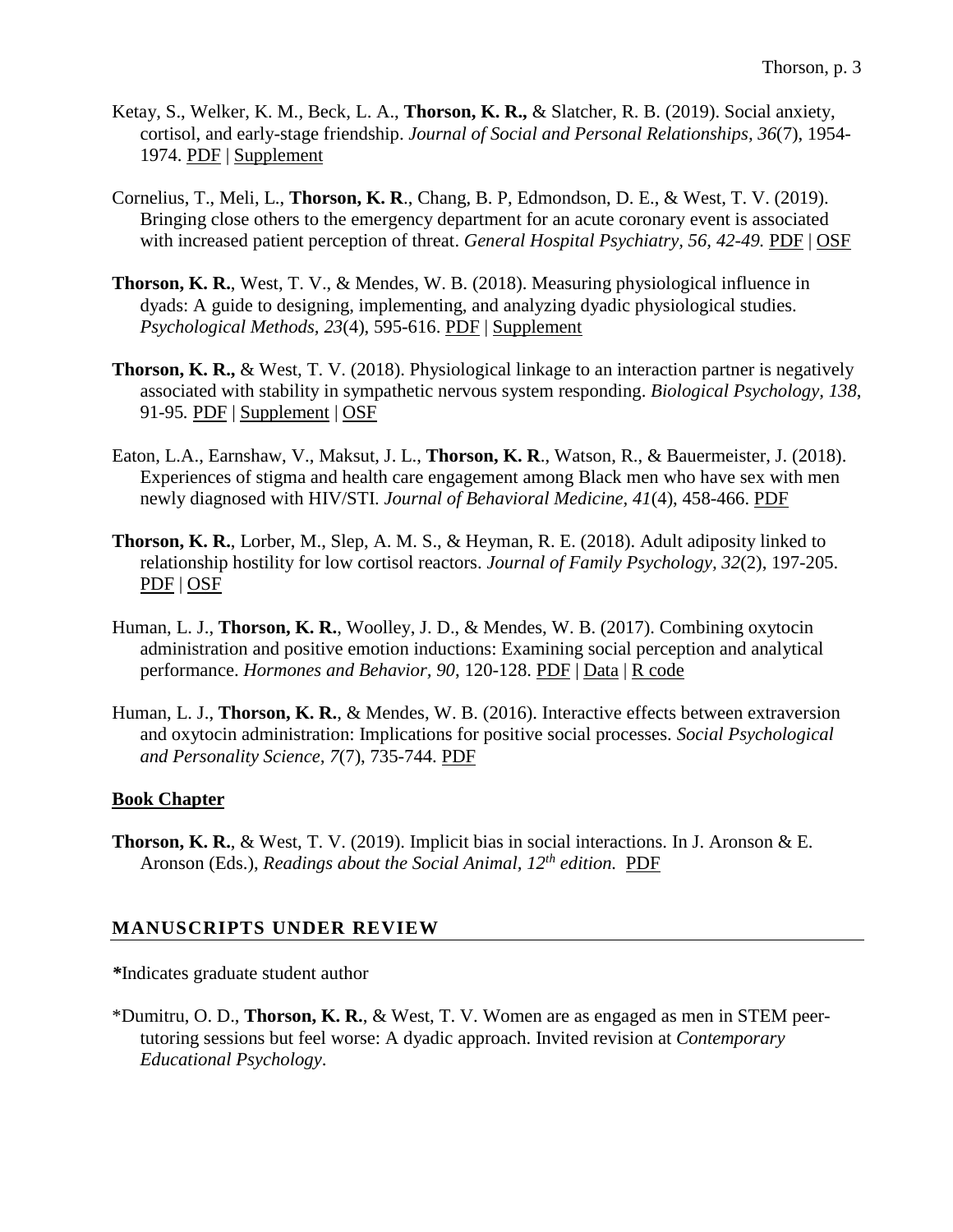### **PRESENTATIONS**

#### Invited Talks

Barnard College, Columbia University, Dept. of Psychology Columbia University, Dept. of Psychology Colloquium Series The Graduate Center, City University of New York (CUNY), Dept. of Psychology Purchase College, State University of New York (SUNY), Dept. of Psychology Rutgers University, Social Psychology Colloquium Series Seton Hall University, Department of Psychology Research Colloquium Teachers College, Cognitive Studies in Education Speaker Series Teachers College, Department of Human Development University of Massachusetts, Amherst, Social Psychology Brown Bag University of Michigan, Social Psychology Brown Bag

#### Symposium Chaired

**Thorson, K.R.** (2021). *Bidirectional influences between social hierarchies and communication*. Symposium held at the annual meeting for the Society for Personality and Social Psychology. Virtual meeting.

#### Conference Talks

*\**Indicates graduate student author \*\*Indicates undergraduate or postbaccalaureate student author

- **Thorson, K. R., \***Vigier, M., & Scwerdtfeger, A. R. (2021). *Physiological linkage between doctors and patients differs over the course of doctor-patient relationships.* Paper presented at the annual meeting for the Society for Affective Science. Virtual meeting.
- **Thorson, K. R.,** Magee, J. C., & West, T. V. (2021). *Power differences facilitate social engagement during opportunities for collaboration.* Paper presented at the annual meeting for the Society for Personality and Social Psychology. Virtual meeting.
- **\***Hurwitz, A., **Thorson, K. R.,** \*\*Hoffman, C., & Magee, J.C. (2020). *Self-doubt goeth before the pride.* Paper presented at the annual meeting for the Academy of Management. Virtual meeting.
- **Thorson, K. R.,** & West, T. V. (2019). *Cultural influences on physiological linkage among group members.* Paper presented at the annual meeting for the Society for Psychophysiological Research. Washington, DC.
- **Thorson, K. R.,** Mendes, W. B., & West, T. V. (2019). *Controlling the uncontrolled: Incidental experimenter effects on physiologic reactivity.* Paper presented at the annual meeting of the Society for Affective Science. Boston, MA.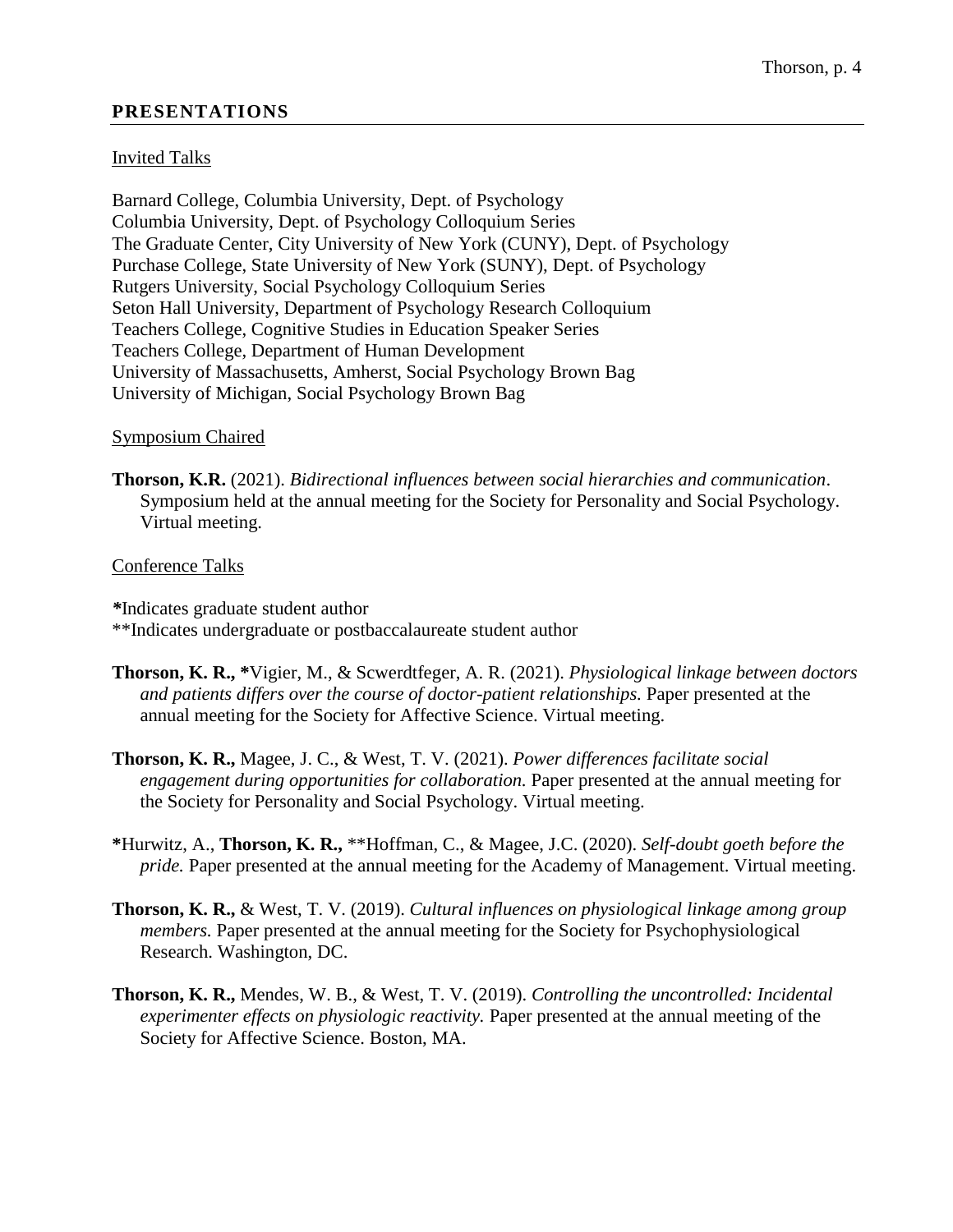- West, T. V., & **Thorson, K. R.** (2019). *Culture-level variables affect physiological processes in groups.* Paper presented at the annual meeting of the Society for Affective Science. Boston, MA.
- **Thorson, K. R.,** & West, T. V. (2019). *Turn on your video cameras: Capturing behaviors alongside physiology to understand dyadic and group interactions.* Paper presented at the annual meeting of the Social for Personality and Social Psychology. Portland, OR.
- West, T. V., **Thorson, K. R.**, & Mendes, W. B. (2019). *Are people who are influenced by their partners' physiological states less stable in their own?* Paper presented at the Emotion Preconference of the annual meeting of the Society for Personality and Social Psychology. Portland, OR.
- **Thorson, K. R.,** & West, T. V. (2018). *New insights about social attention within dyads and groups from interpersonal physiological linkage.* Paper presented at the annual meeting of the Society for Experimental Social Psychology. Seattle, WA.
- **Thorson, K. R.,** Cornelius, T., \*\*Meli, L., Chang, B. P, Edmondson, D. E., & West, T. V. (2018). *The unintended consequences of bringing close others to the emergency department for an acute cardiac event.* Paper presented at the annual meeting of the Association for Psychological Science. San Francisco, CA.
- **Thorson, K. R.**, \*\*Dumitru, O. D., Mendes, W. B., & West, T. V. (2018). *Persuasive skill overrides status in predicting physiological linkage and judgments of leadership during group decision-making.* Paper presented at the annual meeting of the Society for Personality and Social Psychology. Atlanta, GA.
- **Thorson, K. R.**, & West, T. V. (2017). *Shared physiological states among acquaintances from 55 countries.* Paper presented at the annual meeting of the Society for Experimental Social Psychology. Boston, MA.
- West, T. V., **Thorson, K. R.**, & Mendes, W. B. (2017). *Status affects physiological linkage in groups of executives and groups of students.* Paper presented at the annual meeting of the Society for Experimental Social Psychology, Boston, MA.
- West, T. V., **Thorson, K. R.**, & Forbes, C. E. (2015). *Stereotype-based stress contagion in dyadic interactions.* Paper presented at the annual meeting of the Society for Experimental Social Psychology, Denver, CO.

### Poster Presentations

\*Dumitru, O. D., **Thorson, K. R.,** & West, T. V. (2019). *Status-alignment effects on physiological linkage in STEM tutoring sessions.* Poster presented at the annual meeting of the Society for Personality and Social Psychology. Portland, OR.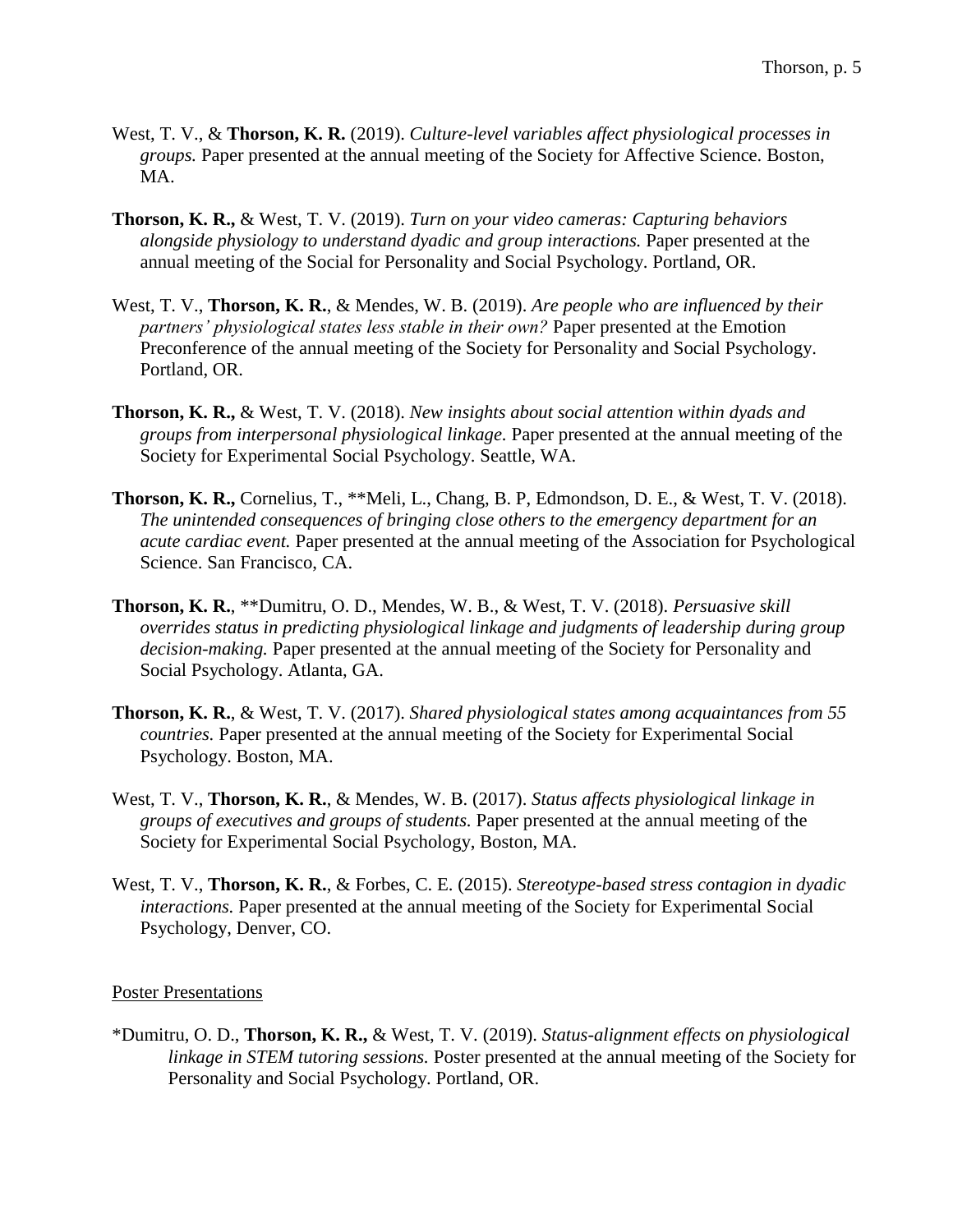- **Thorson, K. R.**, \*\*Dumitru, O. D., Mendes, W. B., & West, T. V. (2018). *People show physiological linkage to successful persuaders during group decision-making but not to highstatus group members.* Poster presented at the annual meeting of the Social and Affective Neuroscience Society. Brooklyn, NY.
- \*\*Dumitru, O. D., **Thorson, K. R.**, & West, T. V. (2018). *Ironic effects of heightening similarity in cross-national interactions.* Poster presented at the annual meeting of the Society for Personality and Social Psychology. Atlanta, GA.
- **Thorson, K. R.**, West, T. V., & Forbes, C. E. (2016). *Stereotype-based stress influences interpersonal accuracy during dyadic interactions.* Poster presented at the annual meeting of the Society for Personality and Social Psychology. San Diego, CA.
- **Thorson, K. R.**, Oettingen, G., & Gollwitzer, P. M. (2015). *Cardiac vagal tone predicts responsivity to self-regulatory thought inductions.* Poster presented at the annual meeting of the Society for Personality and Social Psychology, Long Beach, CA.
- **Thorson, K. R.**, Oettingen, G., & Gollwitzer, P. M. (2014). *Mental contrasting promotes commitment and energization congruent with physiological responses.* Poster presented at the annual meeting of the Society for Personality and Social Psychology, Austin, TX.
- **Thorson, K. R.**, Hawley, K. H., Schaan, V., & Mendes, W. B. (2013). *Positivity moderates the effect of oxytocin.* Poster presented at the annual meeting of the Society for Personality and Social Psychology, New Orleans, LA.
- **Thorson, K. R.**, Koslov, K., Page-Gould, E. & Mendes, W. B. (2012). *What's in a smile: Divergent respiratory sinus arrhythmia effects with ingroup and outgroup smiling.* Poster presented at the annual meeting of the Society for Personality and Social Psychology, San Diego, CA.
- **Thorson, K. R.**, Koslov, K., Page-Gould, E. & Mendes, W. B. (2011, September). *What's in a smile: Divergent respiratory sinus arrhythmia effects with ingroup and outgroup smiling.* Poster presented at the annual meeting of the Society for Psychophysiological Research, Boston, MA.

# **TEACHING EXPERIENCE**

### **Instructor**

- *Social Interaction* at Barnard College (Spring 2021)
- *Statistics* at Barnard College (Fall 2019, Spring 2020, Fall 2020)
- *Social Conflict* at Barnard College (Spring 2020)
- *Lab in Social Psychology* at Barnard College (Fall 2019)
- *Introduction to Psychology* at New York University (Summer 2014, Summer 2015)

## Teaching Assistant

• *Analysis of Change* at New York University (Spring 2015; Instructor: Dr. Patrick Shrout)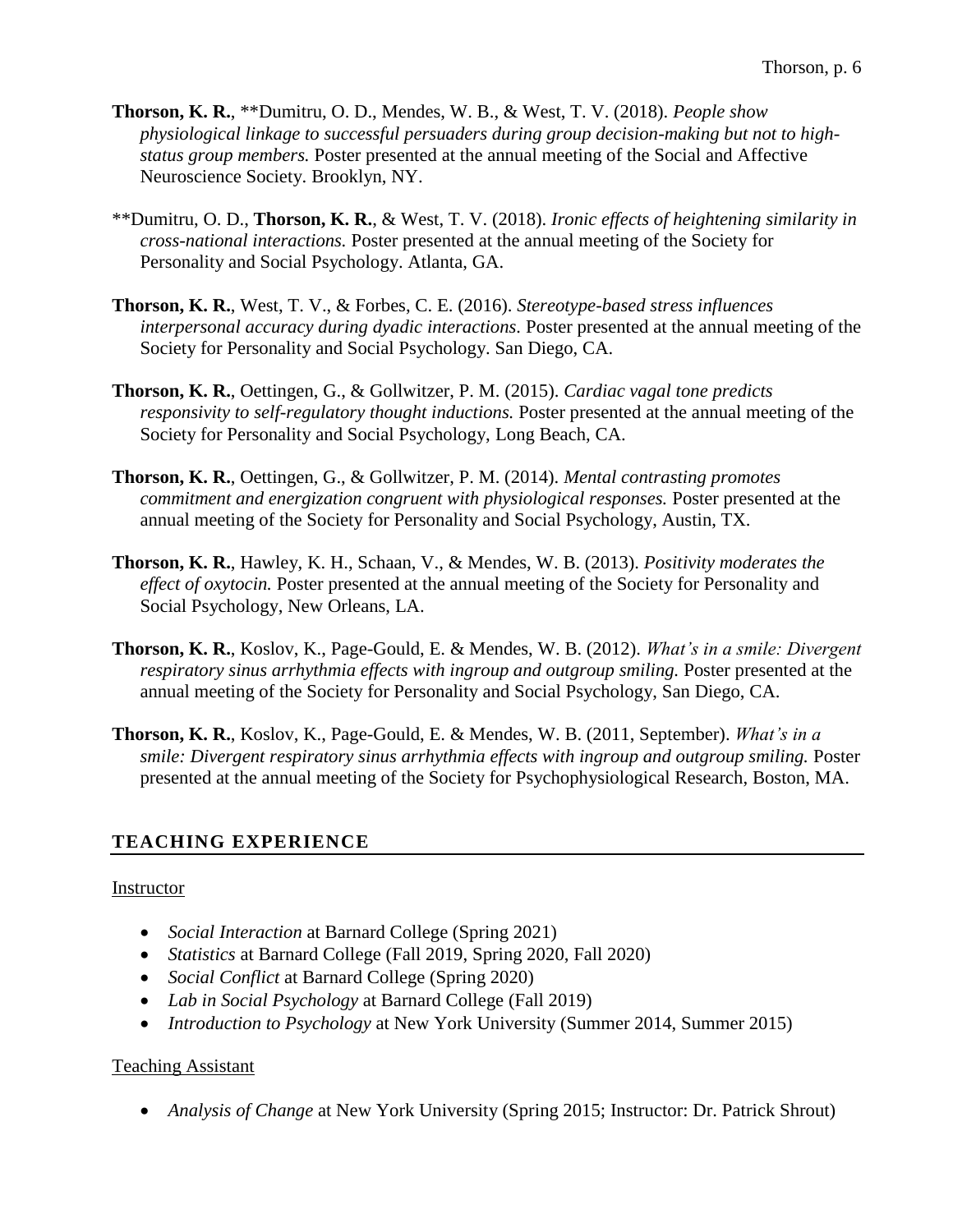- *Statistics for the Behavioral Sciences* at New York University (Spring 2013, Fall 2014; Instructor: Dr. Elizabeth Bauer)
- *Statistics and Experimental Design* at Bates College (Spring 2008, Fall 2008, Spring 2009; Instructors: Dr. Amy Bradfield Douglass and Dr. Susan Langdon)
- *Health Psychology* at Bates College (Fall 2008; Instructor: Dr. Susan Langdon)

# Workshop Instructor

- *Heart Rate Variability* at New York University (2017) *Multilevel Modeling + Power Analysis* at New York University (2014, 2016)
- *Introduction to Psychophysiology* at University of Hamburg (2013)

# **MENTORING EXPERIENCE AND STUDENT ACCOMPLISHMENTS**

Supervisor of Undergraduate Honors Theses at New York University

- Allie Degen (2019): *The influence of power and dyadic race composition on perceptions of dominance.*
- Oana Dumitru, (2018): *Goal conflict in student-tutor interactions.*
- Chloe Chan (2018): *Physiological linkage in dyadic, cross-cultural communications.*
- Mina Mathur (2018): *Performance of racially diverse women in negotiations.*
- Siena Rumbough (2017): *Power: Does leadership help me understand others better?*
- Odile Rodrik (2016): *Female appearance, perceived intelligence, and social interaction in STEM*.
- Aya Cheaito (2016): *Anxiety attributions in interracial interactions: Examining the role of incidental source attributions on anticipated liking, negative mood and memory biases.*
- Julie Cachia (2015): *What's holding you back? The role of internal versus external obstacles in mental contrasting with implementation intentions.*
- Megan Hoch (2015): *The effects of mental contrasting with implementation intentions on achievement of activity and mood improvement goals.*
- Alexandra Gorski (2015): *The effects of false feedback on goal commitment.*

# Awards/Grants Earned by Research Assistants and Honors Thesis Advisees

# *Thesis Awards*

- Oana Dumitru, recipient of 2018 Hillary Ann Citrin Award for Best Departmental Honors Thesis
- Odile Rodrik, recipient of 2016 Doris Aaronson Award for Outstanding Departmental Thesis Research
- Julie Cachia, recipient of 2015 Doris Aaronson Award for Outstanding Departmental Thesis Research

# *Research Awards for Exceptional Research Proposals*

- Gaelin Bernstein, 2016 Liebman Family Research Scholar at NYU
- Allie Degen, 2018 J.S. Sinclair Research Scholar at NYU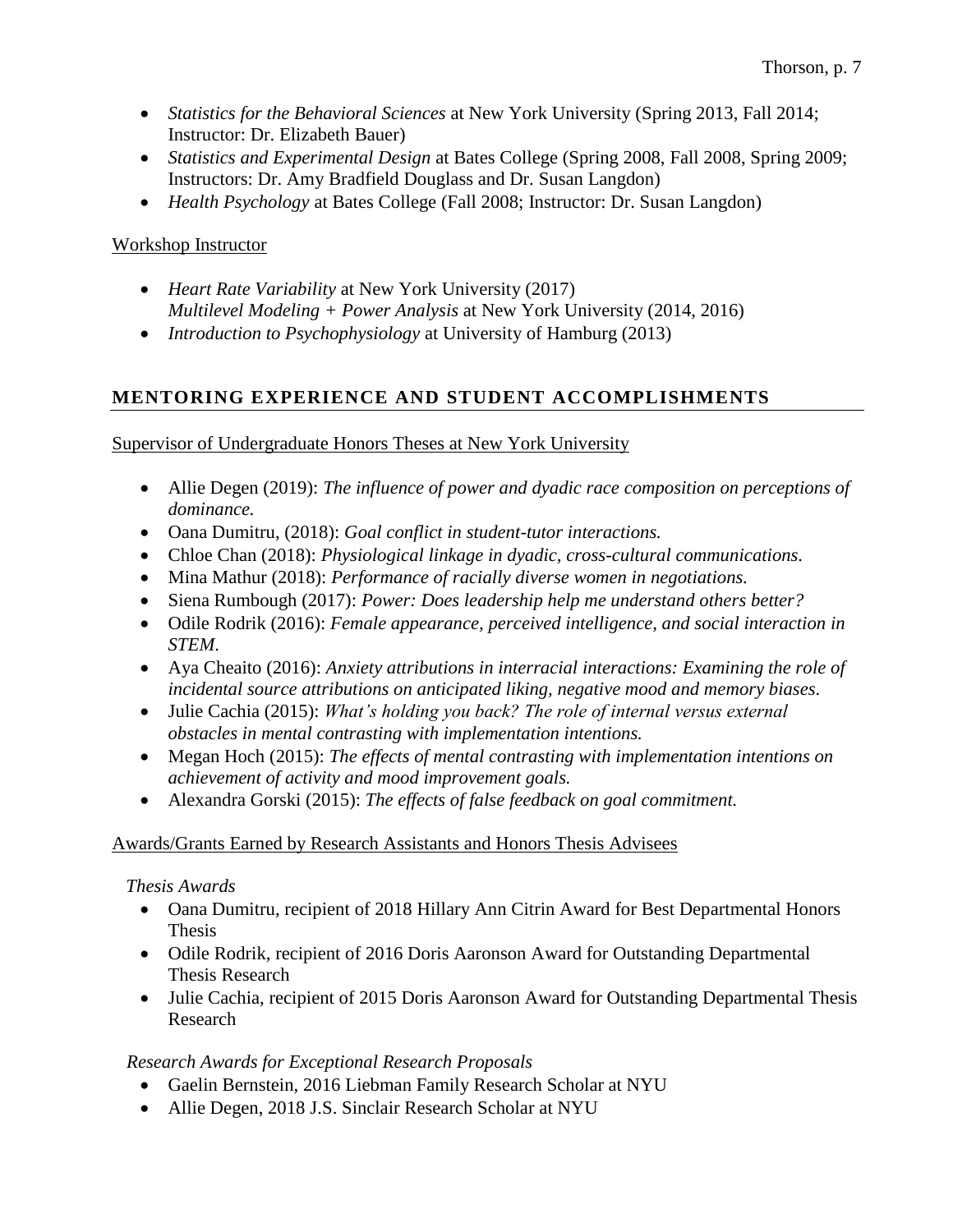- Andrew Kelly, 2014 Peggy and Bernard Sakin Research Scholar at NYU
- Max Needle, 2018 Sigal Family Research Scholar at NYU
- Sinclaire O'Grady, 2015 Joseph Gilbride Research Scholar at NYU
- Odile Rodrik, 2015 Dr. Evan and Brooke Kaye Research Scholar at NYU
- Emily Schwartz, 2016 J.S. Sinclair Research Scholar at NYU
- Recipients of College of Arts and Science Parents Research Scholar Awards at NYU: Eliana Aronson, Mina Mathur, Robert Newman, Tarika Nalwa

## *Research Grants*

• Recipients of Dean's Undergraduate Research Fund Awards, NYU (approximately \$1000) each): Eliana Aronson, Gaelin Bernstein, Chloe Chan (2), Aya Cheaito, Sydney Cohen, Allie Degen (2), Oana Dumitru (3), Faariha Faheem (2), Willow Frederick, Alexandra Gorski, Dory Gurinsky, Andrew Kelly, Romina Krosnyak, Fannie Law, Tarika Nalwa, Max Needle, Robert Newman, Maria Machline, Mina Mathur (2), Sinclaire O'Grady, Odile Rodrik, Siena Rumbough (2), Emily Schwartz (2), Lauren Veznedaroglu, Julia Wallace, Marisa Wolff

## *Travel Grants*

• Oana Dumitru, recipient of a 2017 Diversity Undergraduate Travel Award from the Society for Personality and Social Psychology

### Graduate Schools Attended by Research Assistants and Honors Thesis Advisees

- Aneline Amalathas, MS in Medical Sciences from Boston University
- Eliana Aronson, PhD student at John Jay College of Criminal Justice
- Gaelin Bernstein, JD student at New York University
- Amanda Birkner, MA in Occupational Therapy from USC
- Julie Cachia, PhD student in Affective Science at Stanford University
- Chloe Chan, PsyD student in School Psychology at Rutgers University
- Oana Dumitru, PhD student in Social Psychology at NYU
- Joshua Falescky, MD from St. George's University
- Dory Gurinsky, MA student in Higher Education and Student Affairs at NYU
- Claudia Ghisa, MD from Florida Atlantic University
- Megan Hoch, PhD student in Clinical Psychology at UCLA
- Natalia Kecala, MA in Forensic Psychology from University of Denver
- Andrew Kelly, MD from SUNY Buffalo
- Ilana Ladis, PhD student in Clinical Psychology at University of Virginia
- Fannie Law, JD from Fordham University School of Law
- Guishard Revan, MA in Human Resource Management from NYU
- Odile Rodrik, PhD student in Clinical Psychology at the University of Wisconsin
- Paige Tannhauser, MD from Drexel University
- Nirupika Sharma, PhD student at UC Berkeley
- Angelique Simeone, MA student at Teachers College, Columbia University
- Anisha Uppal, DMD from Boston University
- Vivian Wang, MS in Nutrition Sciences from SUNY Buffalo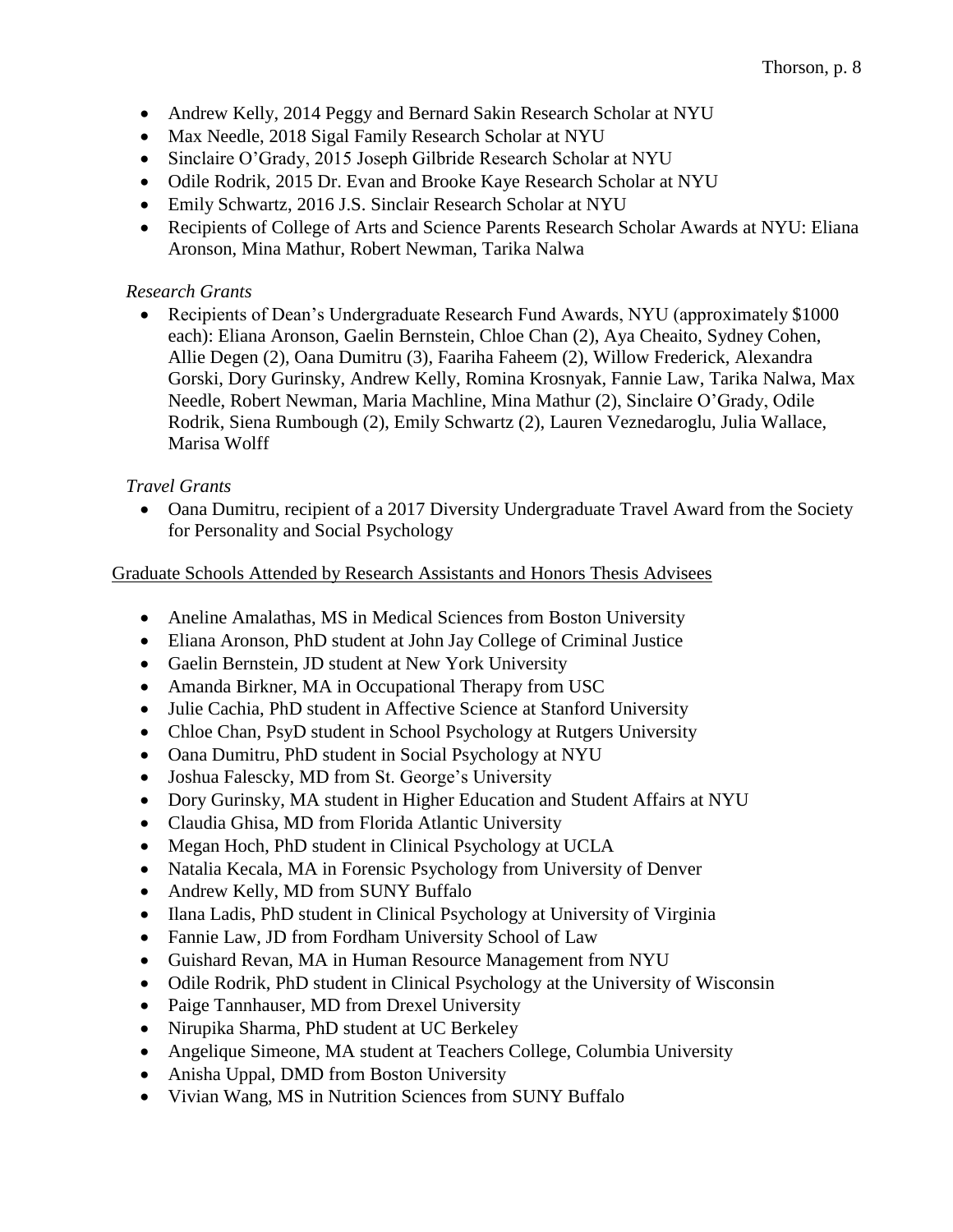## **PROFESSIONAL SERVICE**

| 2018-2019           | Coordinator of NYU's Social Psychology Journal Club             |
|---------------------|-----------------------------------------------------------------|
| 2016-2017           | Student Coordinator of NYU's Social Psychology Speaker Series   |
| 2014, '15, '16, '19 | Mentor for NYU Summer Diversity Student Research Conference     |
| 2014-2015           | Student Cohort Representative for NYU Social Psychology         |
| 2013                | Student Representative for NYU Social Psychology PhD Admissions |
|                     |                                                                 |

### **REVIEWING EXPERIENCE**

#### Editorial Board

*Journal of Personality and Social Psychology* (2020 – present)

#### Ad Hoc Journal Reviewer

*Affective Science Annals of Behavioral Medicine Behavior Research Methods Biological Psychology Emotion General Hospital Psychiatry Group Processes and Intergroup Relations International Journal of Psychophysiology Journal of Experimental Psychology: General Journal of Experimental Social Psychology Journal of Personality and Social Psychology Journal of Social and Personal Relationships Nature Communications Personality and Social Psychology Bulletin Psychophysiology Social Psychological and Personality Science Social Psychological Bulletin Social Science and Medicine*

#### Grants and Awards

NSF Graduate Research Fellowship Program, 2021 SPSP Undergraduate Student Poster Awards, 2019 SPSP Travel Awards, 2019 SPSP Summer Program for Undergraduate Research, 2018 SPSP Summer Program for Undergraduate Research, 2017 SPSP Student Poster Awards, 2013 SPSP Graduate Student Committee Outstanding Research Awards, 2013 APS Student Caucus Research Award, 2013